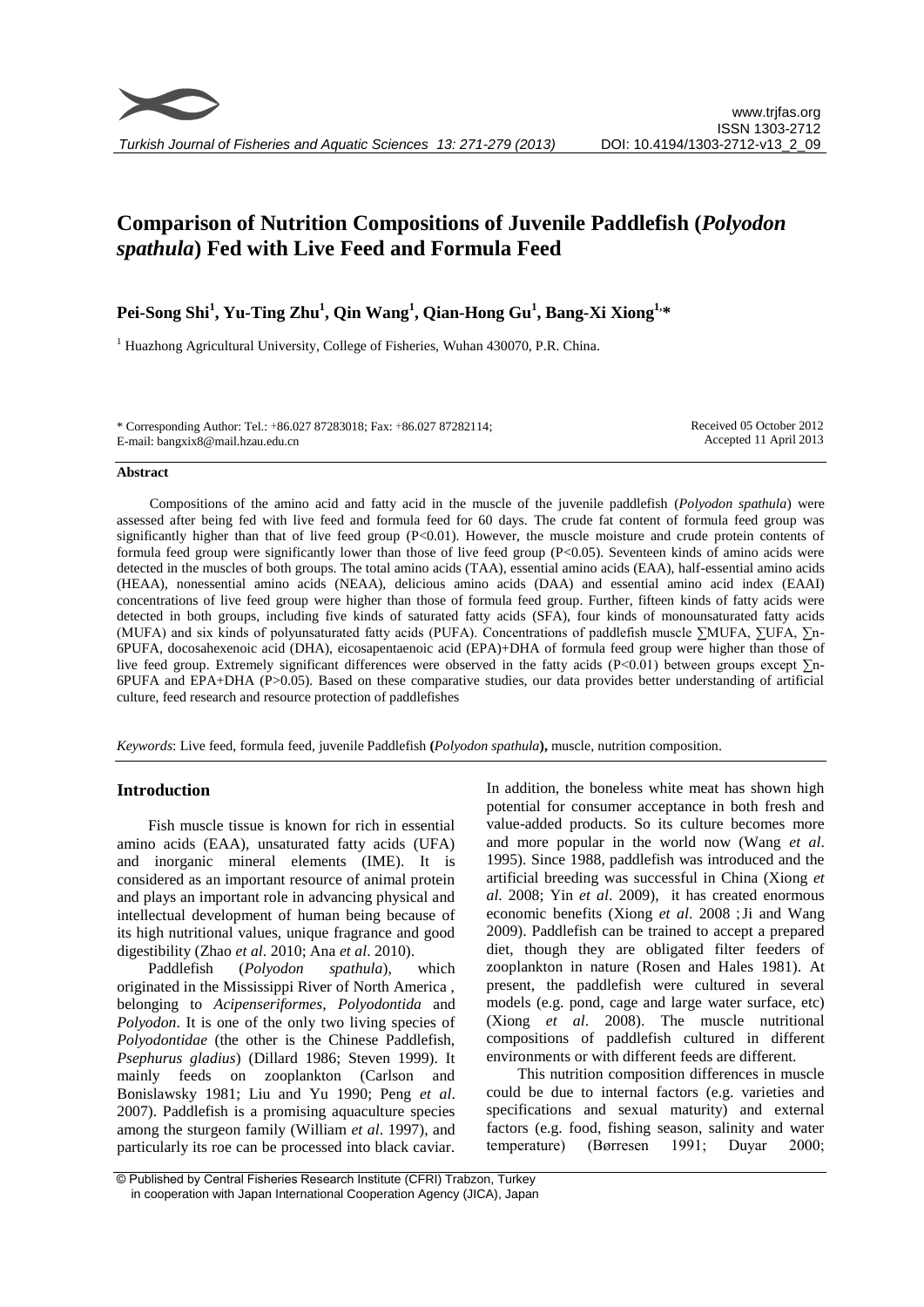Wesselinova 2000). The difference in food composition can impact these properties as well (Gonza'leza *et al*. 2006).

The living conditions is yet another factor could influence the nutrition composition, for example, the farmed fish ,Compared with the wild fish, has softer muscle texture, lighter muscle flavor, and the nutrition compositions, taste, physical and chemical characteristics were significantly different (Yin *et al*. 2003; Johnston *et al*. 2006; Song *et al*. 2007). Evaluation of the muscle quality in the wild and farmed fish offers a way to discover the relationship between muscle nutrition and feed. Although muscle nutrition of the paddlefish has been intensively studied (Dong *et al.* 2007; Chen *et al.* 2008; Shen *et al*. 2009; Yin *et al*. 2010; Ji *et al*. 2011; Li *et al*. 2011), still little is known about the effects of live feed and formula feed on it. Moreover, the special paddlefish feeds have not been developed yet in the domestic and foreign markets. In the present study, a comparative study on the nutrition compositions of paddlefishes fed with live feed and formula feed was carried out, which provides basic data to artificial culture, feed research and resources protection of paddlefishes.

#### **Materials and Methods**

Paddlefishes were bought from an aquaculture base named '973 Experimental base', which was located at College of Fisheries, Huazhong Agricultural University (HZAU), Wuhan city, China. They were stocked in tanks and fed with live feed for two weeks prior to the 60 days of culture. Live feed was obtained from the high-yield ponds in the vicinity of HZAU. The analysis on nutrients of live feed was listed in Table 1.

The ingredients of formula feed are shown in Table 2. The formula feed is designed based on the nutrient composition of live feed and other sturgeon nutritional requirements. The buoyancy of the feed was appropriate (diameter 1.0-1.2 mm). The nutrition of formula feed was shown in Table 3.

The experiment was conducted at the Aquaculture Research Center in HZAU. Mean initial weight of 72 paddlefishes was 65.93±6.94 g, and all the fishes were randomly stocked at six tanks (160cm diameter×100cm deep) with 12 fishes in each. Two groups, each comprises three tanks were set up to compare the effects of living and formula food on

| Proximate composition |                  | Amino acid composition |                 |                   | Fatty acid composition |  |
|-----------------------|------------------|------------------------|-----------------|-------------------|------------------------|--|
| (g/100g)              |                  |                        | (g/100g)        |                   | $(g/100g$ fatty acids) |  |
| Moisture              | $90.87 \pm 0.42$ | Asp                    | $0.48 \pm 0.04$ | C14:0             | $2.90 \pm 0.36$        |  |
| Crude protein         | $4.17 \pm 0.17$  | Thr                    | $0.26 \pm 0.02$ | C16:0             | $21.30\pm0.24$         |  |
| Crude fat             | $0.91 \pm 0.15$  | Ser                    | $0.23 \pm 0.04$ | C16:1             | $13.20 \pm 0.10$       |  |
| Crude ash             | $0.81 \pm 0.12$  | Glu                    | $0.63 \pm 0.03$ | C <sub>17:0</sub> | $3.30\pm0.17$          |  |
|                       |                  | Gly                    | $0.24 \pm 0.03$ | C17:1             | $0.90 \pm 0.10$        |  |
|                       |                  | Ala                    | $0.33 \pm 0.04$ | C18:0             | $8.30\pm0.36$          |  |
|                       |                  | Cys                    | $0.02 \pm 0.01$ | C18:1             | $14.20 \pm 0.52$       |  |
|                       |                  | Val                    | $0.25 \pm 0.03$ | $C18:2n-6$        | $9.50 \pm 0.10$        |  |
|                       |                  | Met                    | $0.12 \pm 0.02$ | $C18:3n-3$        | $10.00 \pm 0.52$       |  |
|                       |                  | <b>Ile</b>             | $0.19 \pm 0.03$ | C20:0             | $0.30 \pm 0.10$        |  |
|                       |                  | Leu                    | $0.40 \pm 0.02$ | C20:2             | $0.20 \pm 0.10$        |  |
|                       |                  | Tyr                    | $0.21 \pm 0.03$ | $C20:4n-6$        | $5.00 \pm 0.40$        |  |
|                       |                  | Phe                    | $0.23 \pm 0.03$ | $C20:5n-3$        | $10.00 \pm 0.53$       |  |
|                       |                  | Lys                    | $0.43 \pm 0.02$ | $C22:6n-3$        | $0.30 \pm 0.10$        |  |
|                       |                  | Pro                    | $0.21 \pm 0.03$ | C24:0             | $0.50 \pm 0.26$        |  |
|                       |                  | His                    | $0.12 \pm 0.02$ |                   |                        |  |
|                       |                  | Arg                    | $0.38 \pm 0.01$ |                   |                        |  |

**Table 1.** Analysis on nutrients of live feed

**Table 2.** Ingredients of formula feed

| ingredients    | diet $(g \text{ kg}^{-1})$ |
|----------------|----------------------------|
| Fish meal      | 300.0                      |
| Soybean meal   | 450.1                      |
| Wheat starch   | 221.1                      |
| Soybean oil    | 18.8                       |
| Vitamin premix | 5.0                        |
| Mineral premix | 5.0                        |

Mineral premix (per kg diet):  $ZnSO_4$ <sup>-7</sup>H<sub>2</sub>O: 180 mg; CuSO<sub>4</sub>·5H<sub>2</sub>O: 28 mg; MnSO<sub>4</sub>·7H<sub>2</sub>O: 104 mg; KI: 12 mg; CoSO<sub>4</sub>·7H<sub>2</sub>O: 22 mg. Vitamin premix (per kg diet): retinol acetate 15 000 IU; vitamin D 25000 IU; a-tocopherol 200 mg; niacin 100 mg; thiamine-Cl 15 mg; riboflavin 35 mg; pyridoxine 10 mg; biotin 150 mg; menadione 60 mg; folic acid 5.2 mg; vitamin B<sub>12</sub> 8 mg; ascorbyl-monophos-phate 2.0 g.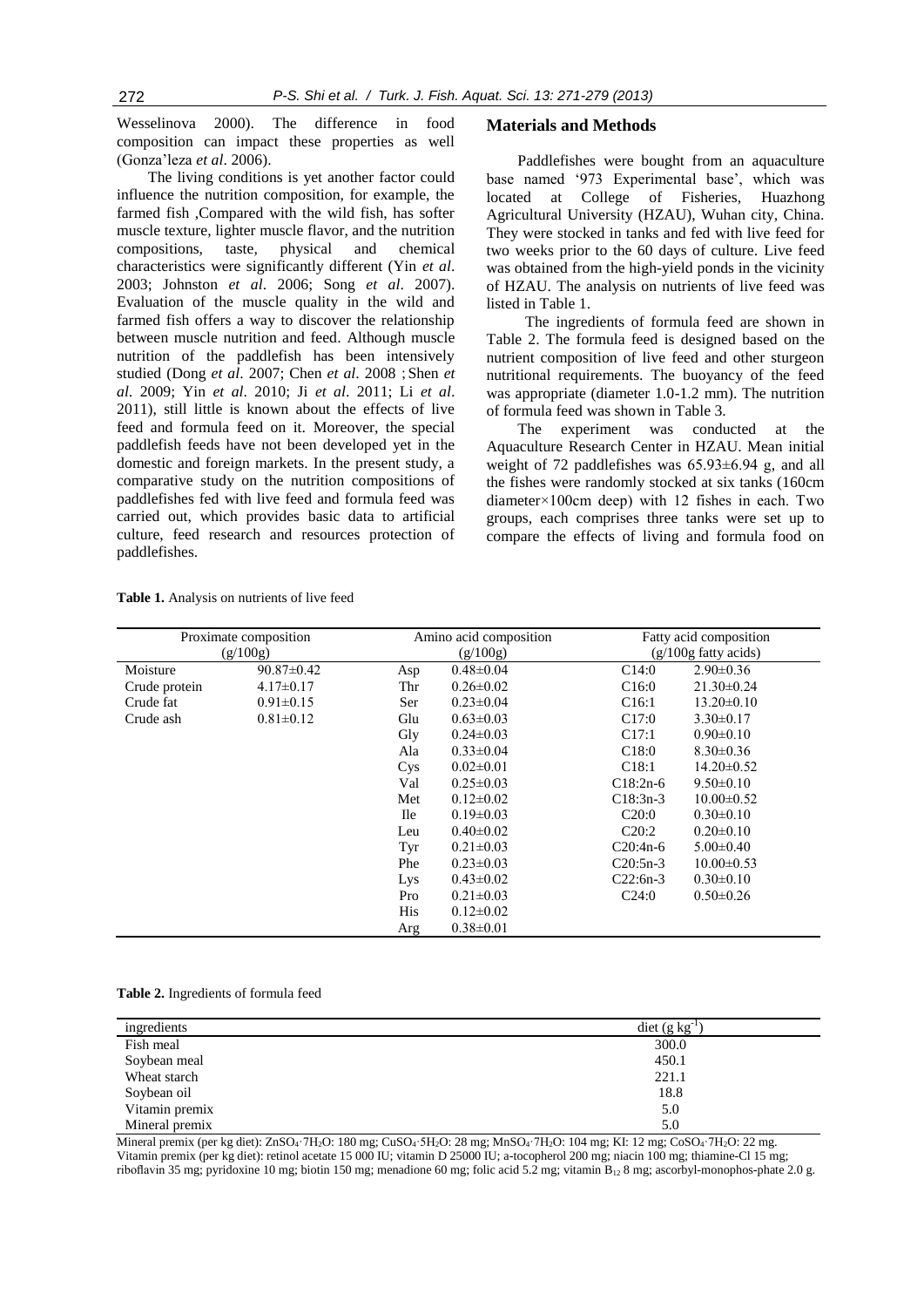| Proximate composition<br>(g/100g) |                  | Amino acid composition<br>(g/100g) |                 | Fatty acid composition<br>$(g/100g$ fatty acids) |                  |
|-----------------------------------|------------------|------------------------------------|-----------------|--------------------------------------------------|------------------|
| Moisture                          | $6.19 \pm 0.29$  | Asp                                | $3.60 \pm 0.03$ | C10:0                                            | $0.10 \pm 0.00$  |
| Crude protein                     | $43.65 \pm 0.64$ | Thr                                | $1.67 \pm 0.06$ | C12:0                                            | $0.10 \pm 0.00$  |
| Crude fat                         | $6.31 \pm 0.13$  | Ser                                | $1.92 \pm 0.08$ | C14:0                                            | $4.90 \pm 0.26$  |
| Crude ash                         | $7.24 \pm 0.11$  | Glu                                | $6.46 \pm 0.09$ | C16:0                                            | $24.00\pm0.66$   |
|                                   |                  | Gly                                | $2.38 \pm 0.07$ | C16:1                                            | $5.90 \pm 0.46$  |
|                                   |                  | Ala                                | $2.30\pm0.06$   | C17:0                                            | $1.60 \pm 0.17$  |
|                                   |                  | Cys                                | $0.51 \pm 0.06$ | C17:1                                            | $0.90 \pm 0.10$  |
|                                   |                  | Val                                | $2.06 \pm 0.08$ | C18:0                                            | $5.50 \pm 0.46$  |
|                                   |                  | Met                                | $0.98 \pm 0.06$ | C18:1                                            | $19.40 \pm 0.36$ |
|                                   |                  | <b>Ile</b>                         | $1.60 \pm 0.08$ | $C18:2n-6$                                       | $8.70 \pm 0.36$  |
|                                   |                  | Leu                                | $3.00 \pm 0.05$ | $C18:3n-3$                                       | $1.70 \pm 0.17$  |
|                                   |                  | Tyr                                | $1.27 \pm 0.04$ | C20:0                                            | $0.60 \pm 0.10$  |
|                                   |                  | Phe                                | $1.75 \pm 0.05$ | C20:1                                            | $2.70 \pm 0.30$  |
|                                   |                  | Lys                                | $2.51 \pm 0.10$ | C20:2                                            | $0.30 \pm 0.10$  |
|                                   |                  | Pro                                | $2.26 \pm 0.04$ | $C20:4n-6$                                       | $1.40 \pm 0.17$  |
|                                   |                  | His                                | $0.82 \pm 0.04$ | $C20:5n-3$                                       | $9.30 \pm 0.26$  |
|                                   |                  | Arg                                | $2.36 \pm 0.06$ | $C22:6n-3$                                       | $12.90 \pm 0.53$ |

**Table 3.** Analysis on nutrients of formula feed

muscle nutrition. During the experimental period, fish were fed twice a day (at 9:00 am and 4:00 pm, respectively). The excess feed and feces in tanks were cleaned daily before feeding in the morning. The culture water was continuously changed by circulation after treatment through filtration and purification system. Water temperature ranged from 18 to 23 ℃, with dissolved oxygen (DO) 6.5 to 8.2 mg/L, pH 7.1 to 7.9, ammonia nitrogen 0.3 to 0.5 mg/L and nitrite nitrogen 0.04 to 0.07 mg/L. The trial continued for 60 days.

The fish for each tank were randomly selected to be weighed and measured at the end of the experiment. Mean weight of the 36 paddlefishes fed with live feed and the other 36 fed with formula feed were 163.30±14.75 g and 147.72±7.92 g, respectively. All cultured fish were sacrificed with an overdose of tricaine methanesulphonate and rinsed in de-ionized water. The skins of both sides of the fish from the head to the caudal peduncle were removed, and the under muscles were taken and mixed to prepare for the samples. A total of nine samples for each group were tested. Muscle samples were kept under -80 ℃ prior to analysis. The muscle tissues of proximate analysis consisted of determining moisture, crude protein, crude fat and crude ash. Moisture content was determined by drying the sample in an oven at 105℃ until a constant weight obtained (AOAC, 1990). Crude protein content was determined by the Kjeldahl method (AOAC, 1990), and a conversion factor of 6.25 was used to convert total nitrogen to crude protein. Crude fat content was determined using the Soxhlet extraction method (AOAC, 1990). Crude ash content was determined by incineration in a muffle furnace at 550℃ for 24 h (AOAC, 1990). Amino acids analyses were determined by GB/T 5009.124-2003, in China, and the samples were hydrolyzed in 6 N HCl under a nitrogen atmosphere for 24 h. The hydrolyzed solution was subjected to Eppendorf LC 3000 (Eppendorf, Germany) automatic amino acid analyzer. Fatty acids analyses were determined (GB/T 17377-2008, in China) by gas chromatography (Agilent, Hewlett-Packand 6890N, USA). The proximate composition analysis of each sample was performed in triplicate, while the amino acid and fatty acid compositions analysis was done in duplicate.

#### **Nutrition Evaluation Method**

aa

According to the assessment standards mode (%, dry) suggested by the FAO/WHO in 1973 and the amino acid mode of whole egg protein respectively, we calculated the mode of amino acid score (AAS), chemical score (CS) and essential amino acid index (EAAI) according to the following formula (Pellett and Yong 1980; Qiaoben 1980).

$$
AAS = \frac{aa}{AA_{(FAO/WHO)}} \times 100
$$
  
\n
$$
CS = \frac{aa}{AA_{(Egg)}} \times 100
$$
  
\n
$$
EAAI = \sqrt[3]{\frac{100A}{A_E} \times \frac{100B}{B_E} \times \frac{100C}{C_E} \times \dots \times \frac{100I}{I_E}}
$$

In the above formula, aa means content of amino acids (%) of the samples.  $AA_{(FAO/WHO)}$  means the same amino acid content of FAO/WHO score standard mode (%).  $AA_{(Egg)}$  means content of the whole eggs in the same protein amino acid content (%). n denotes the number of the comparative essential amino acids. A, B, C,.. I represent content of essential amino acids for samples of muscle protein, and  $A_E$ ,  $B_E$ ,  $C_E$ ,.. I<sub>E</sub> are the measurement of the essential amino acids for the whole eggs protein content.

Data were analyzed in Excel (Microsoft office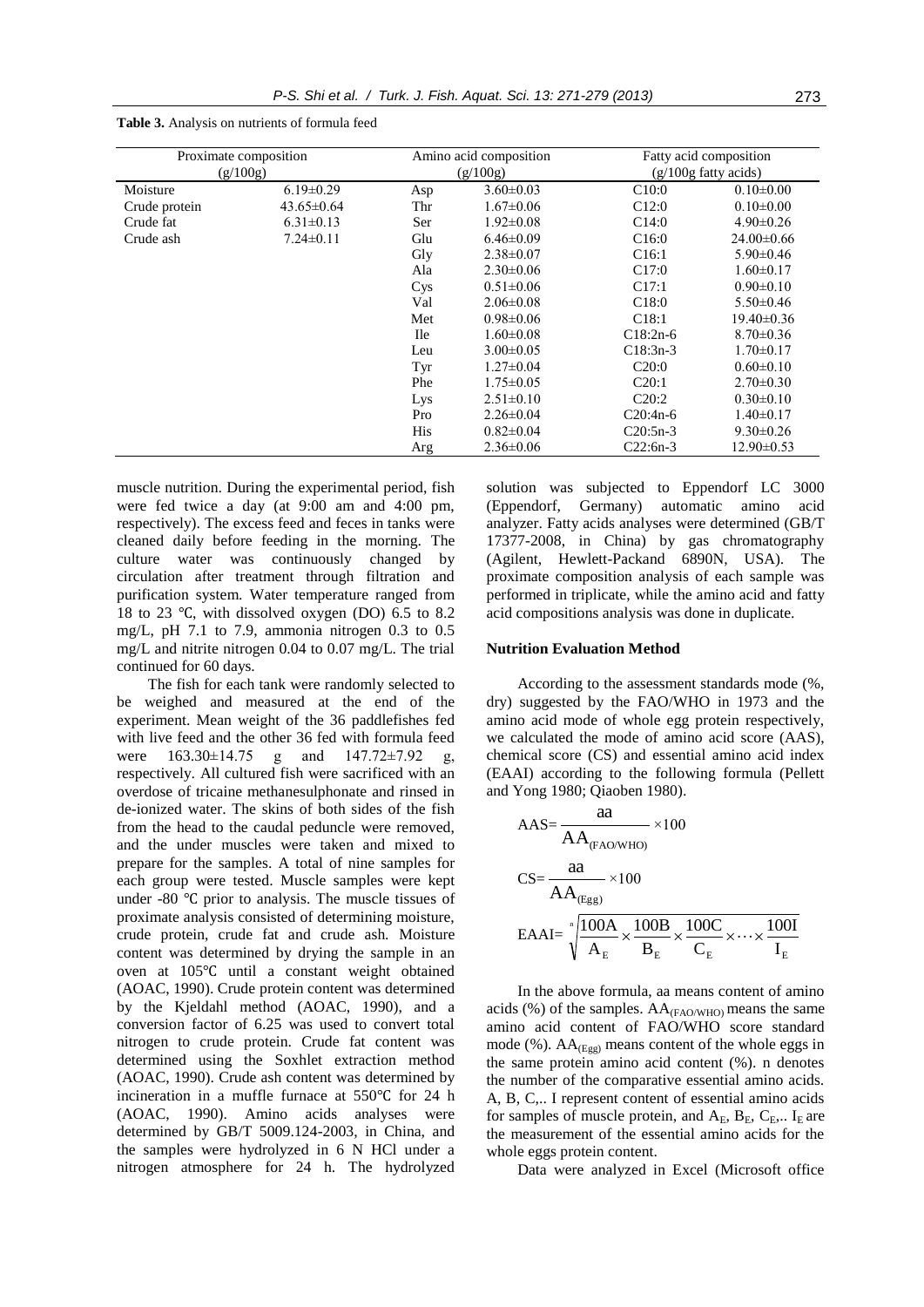2003) and STATISTICA 10.0 (StatSoft, Inc.) using ttest for independent sample to compare the parameters between two study groups. Differences were considered statistically significant when P<0.05 and extremely significant when P<0.01.

### **Results and Discussion**

#### **Proximate Compositions**

The proximate compositions of paddlefish of live feed group and formula feed group were shown in Table 4. The muscle crude fat content of formula feed group was significantly higher than that of live feed group  $(P<0.01)$ . The muscle crude ash content of formula feed group was significantly higher than that of live feed group  $(P<0.05)$ . However, the muscle moisture and crude protein contents of formula feed group were significantly lower than those of live feed group  $(P<0.05)$ .

This result is consistent with the previous reports (Yin *et al*. 2003; Ma *et al*. 2006; Chen *et al*. 2007; Luo *et al*. 2008; Song *et al*. 2007; Song *et al*. 2009).

Compared the wild fish which had higher content of the moisture and lower content of the crude fat, the farmed fish showed the opposite pattern. This might related to the high efficiency of protein and energy of the feed and low energy consumption of the fish (Alasalvara *et al*. 2002; Grigorakis *et al*. 2007; Ana *et al*. 2010).

The muscle protein content of live feed group was higher than that of formula feed. This conclusion is consistent with some of the previous reports (Ma *et al*. 2006; Song *et al*. 2007), but contradicted with other reports (Yin *et al*. 2003; Chen *et al*. 2007; Luo *et al*. 2008; Song *et al*. 2009). Thus the crude protein content of fish muscle has not positive correlation with the farming methods and the type of feed.

#### **Amino Acid Compositions**

The paddlefish muscle amino acid compositions of both groups were summarized in Table 5. Seventeen kinds of amino acids (Trp was not detected because of acid hydrolysis) were detected, including seven kinds of human body essential amino acids

**Table 4.** Proximate compositions of paddlefish in both groups

| Group                                                                                                                                  | Moisture         | rude protem_      | Crude fat         | Crude ash        |
|----------------------------------------------------------------------------------------------------------------------------------------|------------------|-------------------|-------------------|------------------|
| live feed group                                                                                                                        | $78.52\pm0.83*$  | $17.20 \pm 0.30*$ | $4.22 \pm 0.17**$ | $0.95 \pm 0.09*$ |
| formula feed group                                                                                                                     | $76.22 \pm 0.89$ | 15.49±0.84        | $6.02\pm0.35$     | .23 $\pm$ 0.13   |
| Notes: **means extremely significant difference at $P_0(0.1)$ *means significant difference at $P_0(0.05)$ (mean+SD, n=9, $g(10.00)$ ) |                  |                   |                   |                  |

| Notes: **means extremely significant difference at $P<0.01$ . *means significant difference at $P<0.05$ . (mean $\pm$ SD, n=9, g/100g) |  |  |
|----------------------------------------------------------------------------------------------------------------------------------------|--|--|
|----------------------------------------------------------------------------------------------------------------------------------------|--|--|

| Amino acid                      | Live feed group  | Formula feed group | $\alpha$ |
|---------------------------------|------------------|--------------------|----------|
| Asp                             | $7.36 \pm 0.49$  | $6.48 \pm 0.19$    | $\ast$   |
| Thr                             | $3.35 \pm 0.37$  | $2.93 \pm 0.24$    | ns       |
| Ser                             | $3.13 \pm 0.03$  | $2.79 \pm 0.21$    | $\ast$   |
| Glu                             | $11.93 \pm 0.33$ | $10.67 \pm 0.45$   | *        |
| Gly                             | $3.10\pm0.40$    | $2.87 \pm 0.16$    | ns       |
| Ala                             | $3.82 \pm 0.61$  | $3.55 \pm 0.47$    | ns       |
| Cys                             | $0.25 \pm 0.07$  | $0.32 \pm 0.09$    | ns       |
| Val                             | $3.54 \pm 0.21$  | $3.11 \pm 0.23$    | ns       |
| Met                             | $2.33 \pm 0.08$  | $2.02 \pm 0.19$    | ns       |
| <b>Ile</b>                      | $3.35 \pm 0.21$  | $2.90 \pm 0.28$    | ns       |
| Leu                             | $6.15 \pm 0.16$  | $5.31 \pm 0.20$    | $***$    |
| Tyr                             | $2.72 \pm 0.19$  | $2.37 \pm 0.25$    | ns       |
| Phe                             | $3.82 \pm 0.44$  | $3.06 \pm 0.21$    | ns       |
| Lys                             | $7.18 \pm 0.34$  | $6.28 \pm 0.49$    | $***$    |
| Pro                             | $2.22 \pm 0.28$  | $1.28 \pm 0.28$    | *        |
| His                             | $2.53 \pm 0.22$  | $1.86 \pm 0.13$    | *        |
| Arg                             | $4.52 \pm 0.20$  | $4.02 \pm 0.14$    | *        |
| TAA                             | $71.29 \pm 0.75$ | $61.82 \pm 0.82$   | $***$    |
| EAA                             | $29.72 \pm 0.37$ | $25.61 \pm 0.30$   | $***$    |
| <b>HEAA</b>                     | $7.05 \pm 0.35$  | $5.89 \pm 0.15$    | $***$    |
| <b>NEAA</b>                     | $34.53 \pm 0.70$ | $30.32 \pm 0.74$   | $***$    |
| <b>DAA</b>                      | $30.73 \pm 0.66$ | $27.59 \pm 0.26$   | $***$    |
| $W_{EAA} / W_{TAA}$             | $41.69 \pm 0.49$ | $41.43 \pm 0.56$   | ns       |
| $W_{EAA}$ / $W_{NEAA}$          | $86.10 \pm 2.45$ | $84.50 \pm 2.41$   | ns       |
| $W_{\text{DAA}}/W_{\text{TAA}}$ | $43.10 \pm 0.70$ | $44.63 \pm 0.19$   | *        |

**Table 5.** Amino acid contents of both groups

Notes: \*\*means extremely significant difference at *P*<0.01. \*means significant difference at *P*<0.05. ns means non-significant. And it is the same in the following tables. (Mean±SD (n=9), g/100g dry muscle)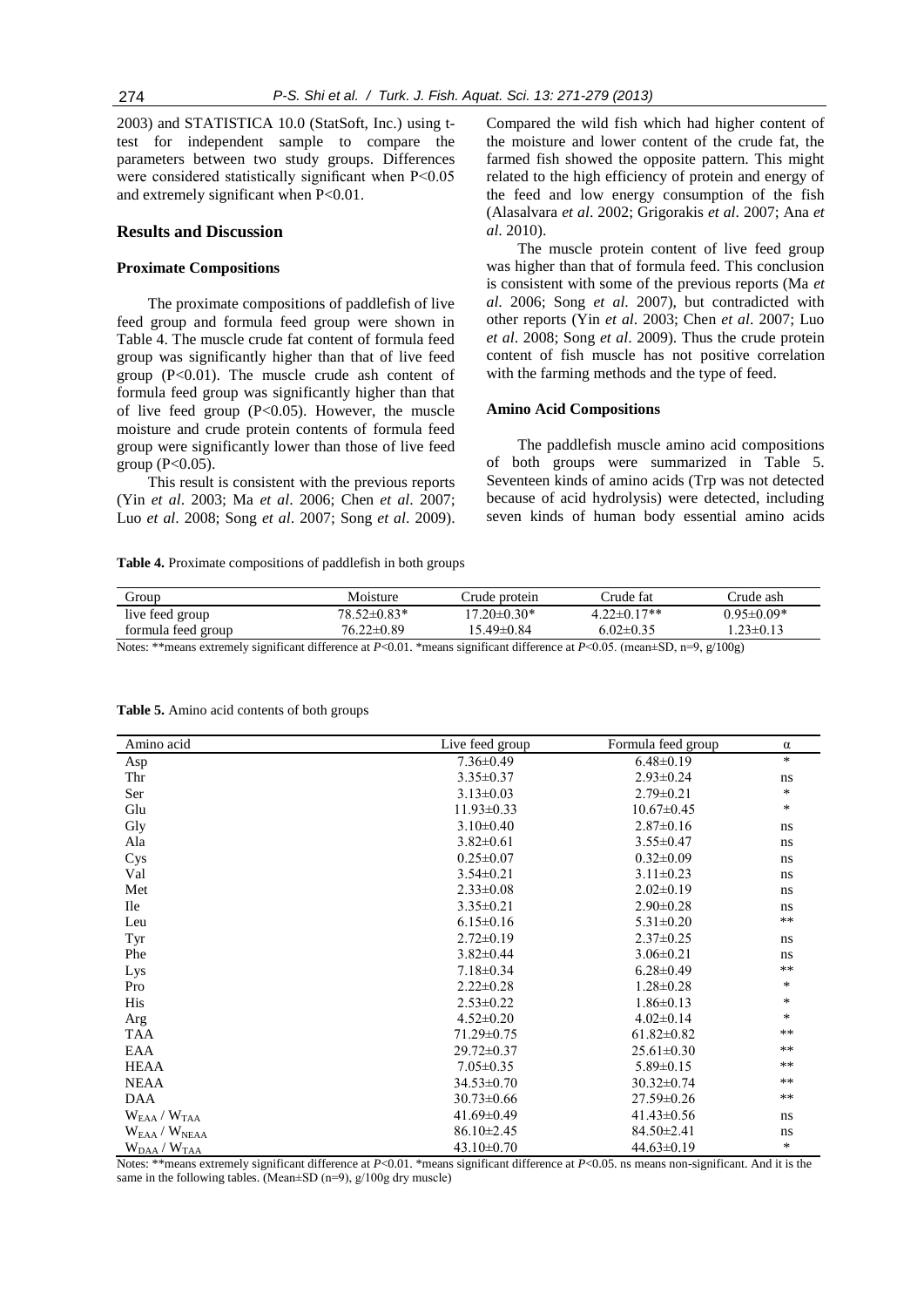(EAA) (Thr, Val, Met, Phe, Ile, Leu and Lys), two kinds of human body half essential amino acids (HEAA) (His and Arg), and eight kinds of the human body non-essential amino acids (NEAA) (Asp, Glu, Ser, Gly, Ala, Tyr, Cys and Pro). In both groups, the sequence of the amino acids content from highest to lowest was: Glu (10.67 w/% and 11.93 w/%), Asp, Lys, Leu, Ala and Cys (0.32 w/% and 0.25 w/%). This characteristic of component was consistent with the amino acid composition rule of *Huso dauricus* (Yin *et al*. 2004), *Acipenser schrencki* (Yin *et al*. 2004) and *Xenocypris davidi Bleeker* (Zhang *et al*. 2002). Except Cys, other amino acid contents of formula feed group were lower than those of the live feed group. The contents of Asp, Ser, Glu, Pro, His and Arg were significantly different (P<0.05), and the contents of Leu and Lys showed extremely significant difference (P<0.01) while the others showed no significant differences (*P*>0.05) between the two groups.

Contents of total amino acids (TAA), total essential amino acids (TEAA), total half essential amino acids (THEAA), total non-essential amino acids (TNEAA), total delicious amino acids (TDAA), ∑EAA/∑TAA and ∑EAA/∑NEAA of formula feed group were lower than those of live feed group. No significant difference was observed in TEAA/TAA and TEAA/TNEAA (*P*>0.05), the rest of those were significantly different (P<0.01). Contents of ∑DAA/∑TAA of formula feed group were higher than those of live feed group  $(P<0.05)$ .

#### **Evaluation of Nutrition Quality**

The data were converted into AA/protein (mg/g), and were compared with standard mode suggested by the FAO/WHO and amino acid mode of the egg protein. Then AAS, CS and EAAI of both groups were calculated, respectively (Table 6).

The paddlefish muscle amino acids content and proportion of both groups were basically the same, which was similar to the reports of Chen *et al* (2008) and Shen *et al* (2009). Compared to other fishes such as *Sinilabeo decorus* (Liang *et al*. 2009) and *Glossogobius giuris* (Zhuang *et al*. 2010), which also had a similar amino acid composition. Thus, the majority amino acid compositions of paddlefish muscle protein had a conservative pattern, which was in accordance with the findings of Yin *et al* (2004).

The evaluation of protein nutrition value must be based on the type of content and composition of amino acids, in particular, the eight kinds of essential amino acids in proportion to the level and composition of the evaluation (Bing *et al*. 2005). According to FAO / WHO amino acid standard mode, the better quality of its constituent amino acids of the protein EAA / TAA was about 0.40, and the protein EAA / NEAA was more than 0.60 (Bing *et al*. 2005). In this study, the protein EAA / TAA of live feed group and formula feed group were 41.69 and 41.43, and the protein EAA / NEAA were 86.10 and 84.50, respectively, which indicated that the muscle proteins of both groups had better balance in amino acid compositions and higher protein quality.

Lysine (Lys), as one of the most important AA involved in protein synthesis is called "growth of the amino acids" (Song *et al*. 2007). The Lys contents of live feed group and formula feed group were the highest among the essential amino acids, and both were 1.32 times and 1.15 times higher than that of the amino acid standard mode of FAO/WHO, respectively. This could compensate for the Lys lacking in grain foods which enhanced the protein utilization of the body (Yan *et al*. 1995). Besides, Lys was the first limiting amino acid in human milk. So paddlefish is also a superior prolactin food (Ma *et al*. 2003).

The flavor of animal protein depends on its tasty amino acids (Glu, Asp, Gly and Ala) composition and content. Glu and Asp were the determiners of the delicious flavor of amino acids Glu exerted stronger effects. Sweet taste of amino acids is mainly determined by Gly and Ala (Bing and Zhang 2006). Glu is not only delicious Amino acid, but also involves in the synthesis of a variety of physiologically active substances (Zhang *et al*. 1988). The total delicious amino acid of live feed group was

**Table 6.** Comparison of AAS, CS and EAAI between groups

| Amino<br>acid | Evaluation mode |         | Amino acid/protein |            | AAS       |            | CS        |            |
|---------------|-----------------|---------|--------------------|------------|-----------|------------|-----------|------------|
|               | FAO/WHO         | Egg     | Live feed          | Formula    | Live feed | Formula    | Live feed | Formula    |
|               |                 | protein | group              | feed group | group     | feed group | group     | feed group |
| <b>Ile</b>    | 250             | 331     | 209                | 181        | 0.84      | 0.73       | 0.63      | 0.55       |
| Leu           | 440             | 534     | 384                | 332        | 0.87      | 0.75       | 0.72      | 0.62       |
| Lys           | 340             | 441     | 449                | 392        | 1.32      | 1.15       | 1.02      | 0.89       |
| Thr           | 250             | 292     | 209                | 183        | 0.84      | 0.73       | 0.72      | 0.63       |
| Val           | 310             | 411     | 221                | 194        | 0.71      | 0.63       | 0.54      | 0.47       |
| $Met+Cys$     | 220             | 386     | 161                | 146        | 0.73      | 0.67       | 0.42      | 0.38       |
| $Phe+Tvr$     | 380             | 565     | 408                | 339        | 1.07      | 0.89       | 0.72      | 0.60       |
| EAAI          |                 |         |                    |            |           |            | 65.89     | 57.37      |

AAS results showed that among all the AA contents in both groups, Lys was the highest, followed by Phe + Tyr, and Val. According to the CS, Lys was the highest, followed by Thr, and Met + Cys. Based upon AAS, the first and second restrictive amino acids of both groups were Val and Met + Cys, respectively. The CS measure suggests that the first and second restrictive amino acids of both groups were Met + Cys and Val, respectively. mg/g, on protein basis.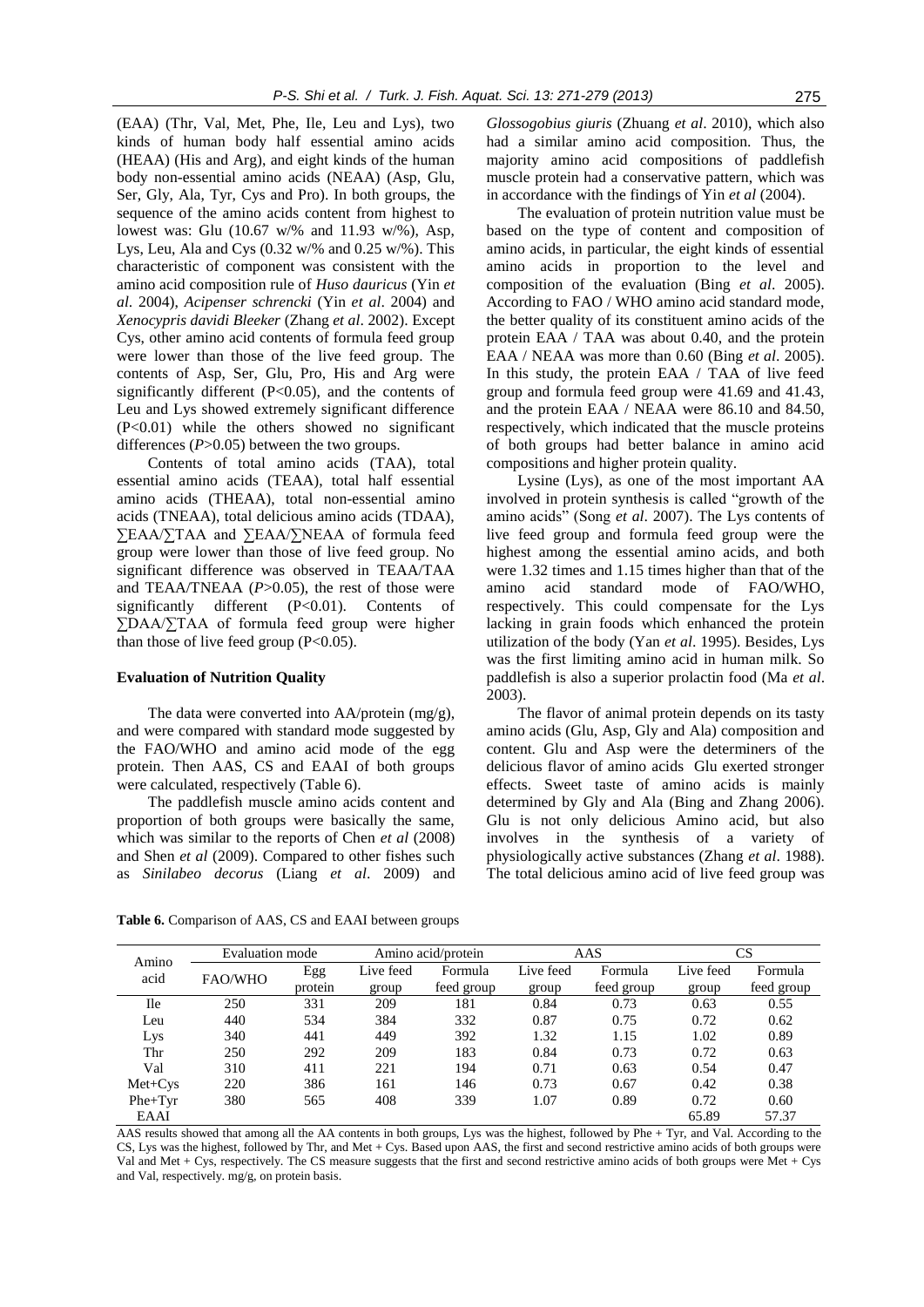significantly higher than that of formula feed group (P<0.01). Therefore, in theory, the muscle flavor of live feed group was better than that of formula feed group, which was in consistent with the other reports (Luo *et al*. 2008; Gu and Zhao 2008; Peng *et al*. 2008).

The paddlefish muscle essential amino acid indexes (EAAI) of live feed group and formula feed group were 65.89 and 57.37, respectively, which indicated the muscle quality of live feed group was superior to that of formula feed group. This finding was also consistent with another report (Song *et al*. 2007).

#### **Analysis of Fatty Acid Compositions**

There were 15 kinds of fatty acids detected in the muscle of both groups (Table 7), including five kinds of saturated fatty acids (SFA), four kinds of monounsaturated fatty acids (MUFA) and six kinds of polyunsaturated fatty acids (PUFA). In this study, the paddlefish muscle had high levels of C16:0 and C18:0, and low levels of C20:0, which is similar to the previous report (Haliloglu *et al*. 2004). Ibeas *et al* (1996) found out that C16:0 and C18:0 were of important [function](app:ds:vital%20function) for the organism as not only the energy resource, but also the critical components of membrane phospholipids. C16:1 and C18:1 are the major ingredients of the four types of

**Table 7.** Fatty acid compositions in both groups

monounsaturated fatty acids detected in this study. High level of C16:1 is one of the main features of freshwater fish muscle (Gutierrez and Silva 1993; Oliveira *et al*. 2003). The highest content of fatty acids detected in monounsaturated fatty acids was C18:1. Since C18:1 was regarded as "security fatty acids" in nutriology, the number of C18:1 is an important indicator of food quality assessment. Rey *et al* (2004) also found that C18:1 could reduce blood total cholesterol and low density lipoprotein cholesterol but not high density lipoprotein cholesterol. Polyunsaturated fatty acids were mainly C20: 5n-3 (EPA) and C22: 6n-3 (DHA) in this study.

The nutrition values of fatty acid in paddlefish muscle of both groups were shown in Table 7. In this study, the ∑MUFA, ∑UFA, ∑n-6PUFA, DHA and EPA+DHA of formula feed group were higher than those of live feed group. No significant difference was found in ∑n-6PUFA and EPA+DHA between two groups (*P*>0.05). However, extremely significant differences were observed in other fatty acids (P<0.01). The ∑SFA, ∑PUFA, ∑SFA/∑UFA, ∑n-3PUFA, ∑n-3PUFA/∑n-6PUFA, EPA, EFA and HEFA of formula feed group were lower than those of live feed group. No significant differences were found in ∑PUFA, ∑n-3PUFA/∑n-6PUFA and HEFA between two groups (*P*>0.05). While significant difference was observed in  $\Sigma$ n-3PUFA (P<0.05), and extremely significant differences were observed in

| Fatty acids                | Live feed group  | Formula feed group | ${\bf P}$ |
|----------------------------|------------------|--------------------|-----------|
| C14:0                      | $1.20 \pm 0.17$  | $1.50 \pm 0.10$    | ns        |
| C16:0                      | $27.40 \pm 0.53$ | $26.60 \pm 0.35$   | ns        |
| C17:0                      | $1.20 \pm 0.10$  | $0.60 \pm 0.10$    | $***$     |
| C18:0                      | $8.30 \pm 0.20$  | $6.20 \pm 0.17$    | $***$     |
| C20:0                      | $0.10 \pm 0.00$  | $0.10 \pm 0.00$    | ns        |
| $\Sigma$ SFA               | $38.20 \pm 0.26$ | $35.00 \pm 0.26$   | $***$     |
| C16:1                      | $7.10\pm0.26$    | $4.30\pm0.17$      | $***$     |
| C17:1                      | $0.70 \pm 0.10$  | $0.50 \pm 0.10$    | ns        |
| C18:1                      | $22.20\pm0.20$   | $28.70 \pm 0.61$   | $**$      |
| C20:1                      | $0.30 \pm 0.10$  | $1.30 \pm 0.26$    | $**$      |
| <b>YMUFA</b>               | $30.30 \pm 0.00$ | $34.80\pm0.66$     | $***$     |
| $C18:2n-6$                 | $3.40 \pm 0.10$  | $3.60 \pm 0.17$    | ns        |
| $C18:3n-3$                 | $3.10\pm0.17$    | $0.40 \pm 0.10$    | $***$     |
| C20:2                      | $0.40 \pm 0.10$  | $0.80 \pm 0.20$    | ns        |
| $C20:4n-6$                 | $4.70 \pm 0.10$  | $4.60 \pm 0.17$    | ns        |
| C20:5n-3(DHA)              | $13.30 \pm 0.35$ | $7.10 \pm 0.30$    | $**$      |
| $C22:6n-3(EPA)$            | $6.50 \pm 0.36$  | $13.50 \pm 0.80$   | $***$     |
| <b>SPUFA</b>               | $31.40 \pm 0.26$ | $30.00 \pm 0.98$   | ns        |
| $\Sigma$ UFA               | $61.70 \pm 0.26$ | $64.80\pm0.35$     | $***$     |
| Σ                          | $99.90 \pm 0.00$ | $99.80 \pm 0.10$   | ns        |
| $\Sigma$ SFA/ $\Sigma$ UFA | $0.62 \pm 0.01$  | $0.54 \pm 0.01$    | $***$     |
| $\sum n$ -6PUFA            | $8.10\pm0.20$    | $8.20 \pm 0.30$    | ns        |
| $\nabla$ n-3PUFA           | $22.90 \pm 0.40$ | $21.00 \pm 0.96$   | $\ast$    |
| ∑n-6PUFA/∑n-3PUFA          | $0.35 \pm 0.01$  | $0.39 \pm 0.02$    | ns        |
| <b>EPA</b>                 | $13.30\pm0.35$   | $7.10 \pm 0.30$    | $**$      |
| <b>DHA</b>                 | $6.50 \pm 0.36$  | $13.50 \pm 0.80$   | $**$      |
| EPA+DHA                    | $19.80 \pm 0.26$ | $20.60 \pm 0.98$   | ns.       |
| <b>EFA</b>                 | $6.50 \pm 0.10$  | $4.00 \pm 0.10$    | $***$     |
| <b>HEFA</b><br>$(100 - 1)$ | $4.70 \pm 0.10$  | $4.60 \pm 0.17$    | ns        |

 $(g/100g$  fatty acids).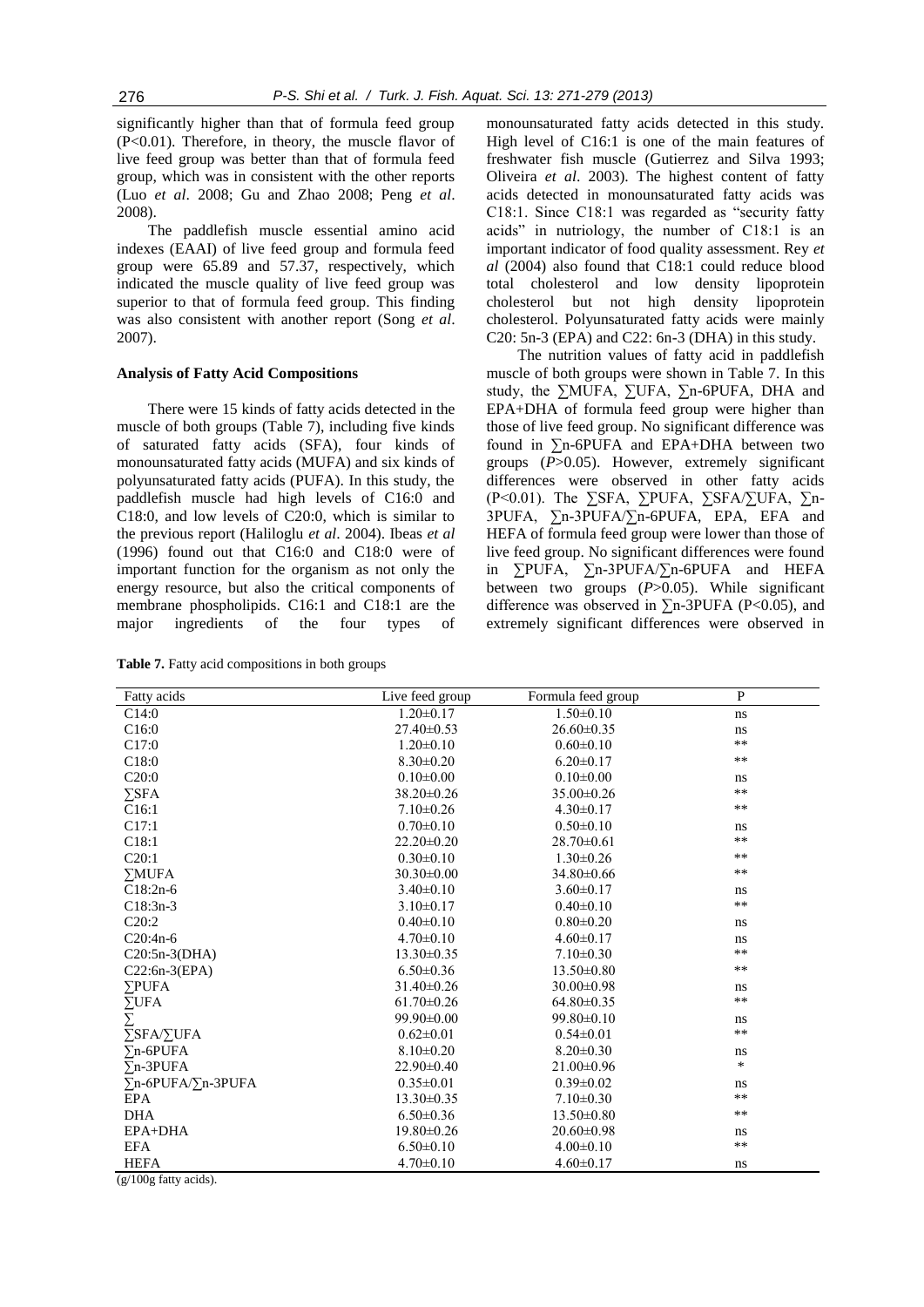other fatty acids (P<0.01).

Effects of live feed and formula feed on the muscle fatty acid compositions of paddlefish have not been reported. In this study, significant differences were observed in the muscle fatty acid composition and proportion between live feed group and formula feed group  $(P<0.05)$ . Overall, the MUFA content of formula feed group was higher, while the SFA and PUFA content of live feed group was higher. This result is similar to the muscle fatty acid composition of *Hemibarbus maculate* cultured in wild or farm (Chen *et al*. 2007). Compared with other sturgeons, the SFA and PUFA contents of both groups were higher than that of *Acipenser sinensis*, while the content of MUFA was lower (Zhuang *et al*. 2010).

The proportion of C18: 3n-3 (ALA) and C20: 5n-3 (EPA) in formula feed group was lower than that of live feed group according to Table 7. The paddlefish with live feed possess a higher proportion of n-3PUFA, which is the same to the muscle fatty acids compositions of wild and farmed sea bass (Alasalvar 2002; Ana *et al*., 2010). Fat is the essential aroma component, and the high content of PUFA could significantly increase the flavor. It also reflected the degree of juiciness of the muscles to a certain extent (Mao *et al*. 2000). The fatty acid compositions were closely related to fat food source, season, water temperature, water physical and chemical factors, light etc (Codier *et al*., 2002). In recent years, studies suggested that monounsaturated fatty acids possess lipid-lowering effect (Mattson, 1990). Other studies also found that polyunsaturated fatty acids could significantly reduce blood lipid, inhibit platelet aggregation, lower blood pressure, and improve biofilm liquid, anti-tumor and immunomodulatory effects, which could significantly reduce the incidence of cardiovascular disease (Hang *et al*., 2001).

High level of dietary n-6PUFA could cause many health disorders while n-3PUFA could eliminate the adverse effects of it to some extent such as lowering serum triglycerides and cholesterol etc (Badiani *et al*. 1996; Guler *et al*. 2011). In recent years, studies have shown that EPA and DHA of n-3 series, which had been found in diatoms, red algae and brown algae, etc., that might own synthesis capability of EPA and DHA in nature, were a typical type of polyunsaturated fatty acids found mainly in fatty tissues of fish. Fish could build up EPA and DHA through the food chain enrichment. Clinical studies have found EPA and DHA were essential fatty acids of human and animal growth (Zhang, 1996), and could effectively prevent human cardiovascular disease (Lees *et al*., 1990; Zimmer *et al*., 2000).

In this study, the EPA  $+$  DHA contents of formula feed group were higher than those of live feed group, which indicated the paddlefish of formula feed group had a higher food value and health effects. Generally, it is believed that the content and composition of fatty acid of the feed might directly

affect the fatty acid content and composition of fish muscle (Hansen *et al*. 2008). Therefore, in order to improve the food value and health effects, selecting the appropriate oil raw materials to [increase](app:ds:increase) the PUFA levels of the feed could improve the muscle PUFA ratio of farming paddlefish. The paddlefish formula feed should increase the content of PUFA which could improve the nutrition quality of the cultured fish (Orban *et al*. 2002).

In the present study, the same nutrition composition of paddlefish muscle in both groups reflects the stability of the species, while the different nutrition contents reveal the adaptability of the paddlefish to food. All the experimental subjects in the study were the offsprings of a particular group. They were raised in the same environment and shared the equal raising time. Thus we propose that the different ingredients in the feed may be one of the main reasons for the different contents and compositions of paddlefish muscle nutrition.

The nutrition quality of fish muscle is closely related to the fish bait, the physical condition, the living environment and the genes etc. But for the same species of fish, it seems that food and physical condition have more influence on the nutrition quality. In this study, since samples were taken from the same culture water, different muscle and nutrition compositions might be resulted from the different compositions of the feed (Alasalvar *et al*., 2002). Genetic and environmental effects on the nutrition quality of paddlefish would be further researched.

#### **Conclusions**

The paddlefishes fed with two kinds of feeds were rich in high-quality protein. But EAAI and DAA of live feed group were significantly higher than those of formula feed group. The paddlefish muscle contents of crude fat, MUFA and UFA of formula feed group were significantly higher than those of live feed group. Thus we propose that the development of paddlefish formula feed should be aimed at the amino acid balance and an appropriate proportion of polyunsaturated fatty acids.

#### **Acknowledgements**

This work was supported by a grant from the Major State Basic Research Development Program of China (973 Program) (No. 2009CB118706) and Key Projects in the National Science and Technology Pillar Program during the 11th 5-Year Plan Period of China (No. 2006BAD03B02-04).

#### **References**

Alasalvara, C., Taylora, K.D.A., Zubcov, E., Shahidi, F. and Alexis, M. 2002. Differentiation of cultured and wild sea bass (*Dicentrarchus labrax*): total lipid content, fatty acid and trace mineral composition.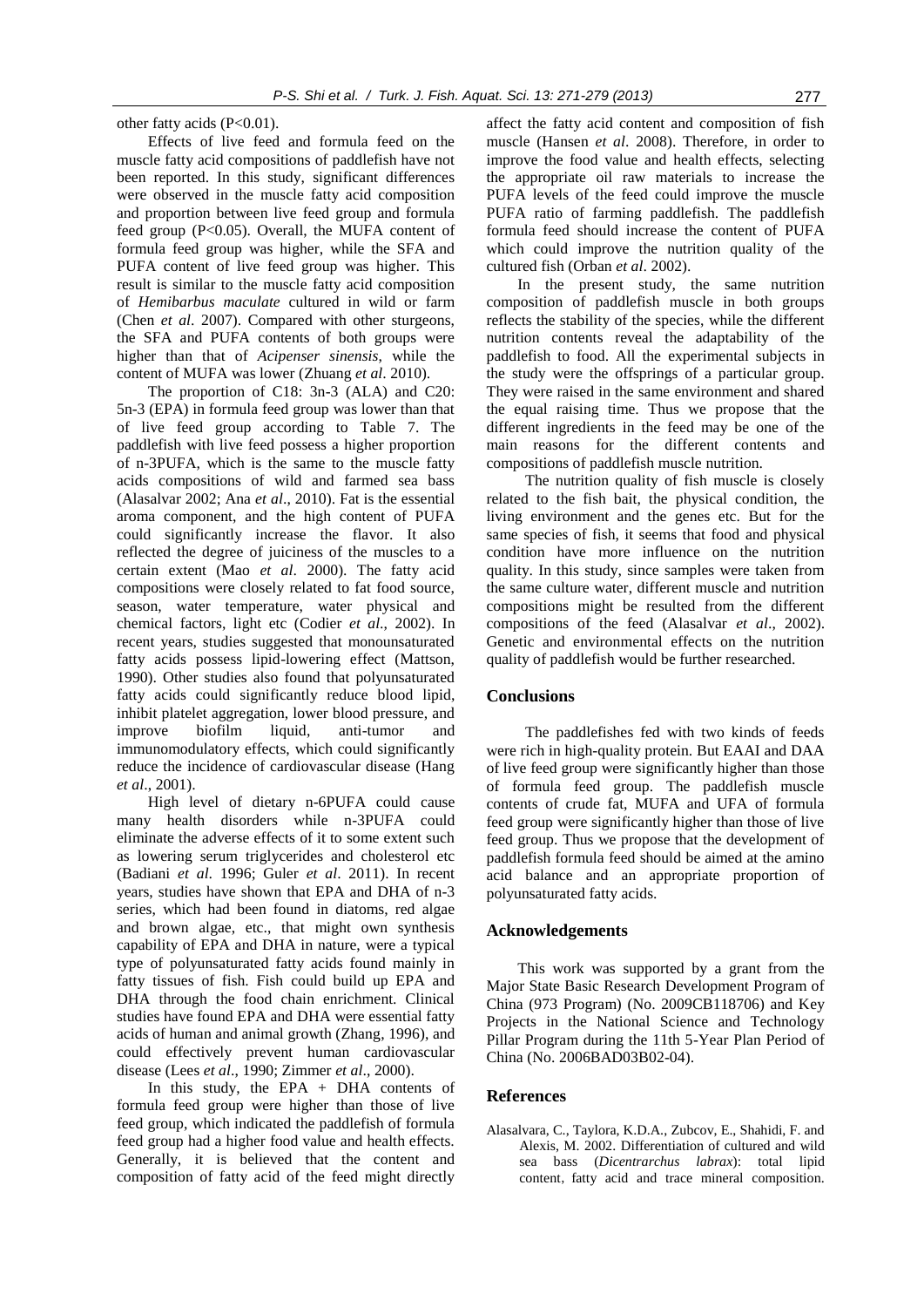Food Chemistry, 79: 145-150. doi: 10.1016/S0308- 8146(02)00122-X

- Ana, F., Isabel, F.S., Juan, A.S. and José, M.B. 2010. Comparison of wild and cultured sea bass (*Dicentrarchus labrax*) quality. Food Chemistry, 119: 1514-1518. doi: 10.1016/j.foodchem.2009.09.036
- AOAC. 1990. Official methods of analysis of the Association of Official Analytical Chemists, 15th edition, Washington, DC: AOAC
- Badiani, A., Anfossi, P., Fiorentini, L., Gatta P.P., Manfredini, M., Nanni, N., Stipa, S. and Tolomelli, B. 1996. Nutritional composition of cultured sturgeon (*Acipenser spp.*). Journal of Food Composition and Analysis, 9: 171-190
- Bing, X.W., Cai, B.Y. and Wang, L.P. 2005. Evaluation of nutritive quality and nutritional components in *Spinibarbus sinensis* muscle. Journal of Fishery Sciences of China, 12: 211-215
- Bing, X.W. and Zhang, X.Z. 2006. Evaluation of Nutritional Components and Nutritive Quality of the Muscle of *Oxyeleotris marmoratus* Bleeker. Periodical of Ocean University of China, 36: 107-111
- Børresen, T. 1991. Quality aspects of wild and reared fish. In: Huss, H.H., Jacobsen, M. and Liston, J. (eds.) Quality Assurance in the Fish Industry. Proceedings of an International Conference, Copenhagen, Denmark, August. Elsevier, Amsterdam, 1-17
- Carlson, D.M. and Bonislawsky, P.S. 1981. The paddlefish (*Polyodon spathula*) fisheries of the midwestern United States. Fisherier, 6: 17-22
- Chen, J.M., Ye, J.Y., Shen, B.Q., Pan, Q. and Wang, Y.H. 2007. A comparative analysis of muscle chemical composition of wild and pond-farmed *Hemibarbus maculates* (Bleeker). Journal of Shanghai Fisheries University, 16: 87-91
- Chen, J., Liang, Y.Q., Huang, D.M., Hu, X.J., Yang, H.Y., Yu, F.H., Fang, Y.L. and Zhu, B.K. 2008. Studies on the body composition of different growth development of *Polyodon spathula*. Journal of Hydroecology, 1: 65-68
- Codier, M., Brichon, G., Weber, J.M. and Zwingelstein, G. 2002. Changes in the fatty acid composition of phospholipids in tissues of farmed sea bass (*Dicentrarchus labrax*) during an annual cycle. Roles of environmental temperature and salinity. Comparative Biochemistry and Physiology B-Biochemistry & Molecular Biology, 133: 281-288. doi: 10.1016/S1096-4959(02)00149-5
- Dillard, J.G., Graham, L.K. and Russell, T.R. 1986. The Paddlefish: Status, Management and Propagation. North Central Division, American Fisheries Society, Columbia, MO Date published
- Dong, H.W., Han, Z.Z., Kang, Z.P., Qu, L., Guo, W.S., Yang, C.H. and Zou, Z.Y. 2007. Analysis on the rate of flesh content and nutritional value of paddlefish (*Polyodon spathule*). Freshwater Fisheries, 37: 49-51
- Duyar, H.A. 2000. PhD Thesis. Department of Fisheries and Processing Technology, Institute of Natural and Applied Science, Ege University, Turkey, 118
- Gonza′leza, S., Flick, G.J., O'Keefe, S.F., Duncan, S.E., McLean, E. and Craig, S.R. 2006. Composition of farmed and wild yellow perch (*Perca flavescens*). Journal of Food Composition and Analysis, 19: 720- 726. doi: 10.1016/j.jfca.2006.01.007
- Grigorakis, K. 2007. Compositional and organoleptic quality of farmed and wild gilthead sea bream (*Sparus aurata*) and sea bass (*Dicentrarchus labrax*) and

factors affecting it: A review. Aquaculture, 272:55-75. doi: 10.1016/j.aquaculture.2007.04.062

- Gu, S.Y. and Zhao, Y. 2008. Comparison of Nutrient Components in the Muscle of Wild and Bred *Takifugu obscurus*. Journal of Anhui Agriculture Science, 36: 14562-14563
- Guler, G.O., Aktumsek, A., Cakmak, Y.S., Zengin, G. and Citil, O.B. 2011. Effect of Season on Fatty Acid Composition and n-3/n-6 Ratios of Zander and Carp Muscle Lipids in Altinapa Dam Lake. Journal of Food Science, 76: 594-597. doi: 10.1111/j.1750-3841.2011.02136.x
- Gutierrez, L.E. and Silva, R.C.M. 1993. Fatty acid composition of commercially important fish from Brazil. Scientia Agricola, 50: 478-483
- Haliloglu, H.I., Bayir, A., Sirkecioglu, A.N., Aras, N.M. and Atamanalp, M. 2004. Comparison of fatty acid composition in some tissues of rainbow trout (*Oncorhynchus mykiss*) living in seawater and freshwater. Food Chemistry, 86: 55-59. doi: 10.1016/j.foodchem.2003.08.028
- Hang, X.M., Tang, Y.L. and Liu, X.H. 2001. Research Progress of Polyunsaturated fatty acid. Progress of Study in Bioengineering, 21: 18-21
- Hansen, J., Berge, G.M., Hillestad, M., Krogdahl, A., Galloway, T.F., Holm, H., Holm, J. and Ruyter, B. 2008. Apparent digestion and apparent retention of lipid and fatty acids in Atlantic cod (*Gadus morhua*) fed increasing dietary lipid levels. Aquaculture, 284:159-166. doi: 10.1016/j.aquaculture.2008.07.043
- Ibeas, C., Cejas, J., Gomez, T., Jerez, S. and Lorenzo, A. 1996. Influence of dietary n-3 highly unsaturated fatty acids levels on juvenile gilthead seabream (*Sparus aurata*) growth and tissue fatty acid composition. Aquaculture, 142: 221-235
- Ji, H., Sun, H.T. and Shan, S.T. 2011. Evaluation of nutrient components and nutritive quality of muscle between pond and cage-reared paddlefish (*Polyodon spathula*). Journal of Fisheries of China, 35: 261-267
- Ji, H. and Wang, C.Z. 2009. China's limited paddlefish culture focused on meat production. Global Aquaculture Advocate July/August: 30-32
- Johnston, I.A., Li, X.J., Vieira, V.L.A., Nickell, D., Dingwall, A., Alderson, R., Campbell, P. and Bickerdike, R. 2006. Muscle and flesh quality traits in wild and farmed Atlantic salmon. Aquaculture, 256: 323-336. doi: 10.1016/j.aquaculture.2006.02.048
- Lees, R.S., Karel, K., Mared, D. and Simoponlos, A. 1990. Omega-3 fatty acids in growth and development in health and disease N K INC. 115-116
- Li, P., Rodina, M., Hulak, M., Gela, D., Psenicka, M., Li, Z.H. and Linhart, O. 2011. Physico-chemical properties and protein profiles of sperm from three freshwater chondrostean species: a comparative study among Siberian sturgeon (*Acipenser baerii*), starlet (*Acipenser ruthenus*) and paddlefish (*Polyodon spathula*). Journal of Applied Ichthyology, 27: 673- 677. doi: 10.1111/j.1439-0426.2010.01634.x
- Liang, Z.Q., Li, C.W., Ou, L.Y., Yu, C.S. and Chen, X.Y. 2009. Evaluation of Nutritive Quality and Analysis of the Nutritive Compositions in the Muscle of *Sinilabeo decorus tungting* (Nichols). Acta Nutrimenta Sinica, 31: 411-413
- Liu, J.S. and Yu, Z.T. 1990. The paddlefish (*Polyodon spathula*) and its fisheries in U.S.A. Acta Hydrobiologica Sinica, 14: 75-83
- Luo, Z., Li, X.D., Bai, H.J., Yuan, Y.C. and Gong, S.Y.